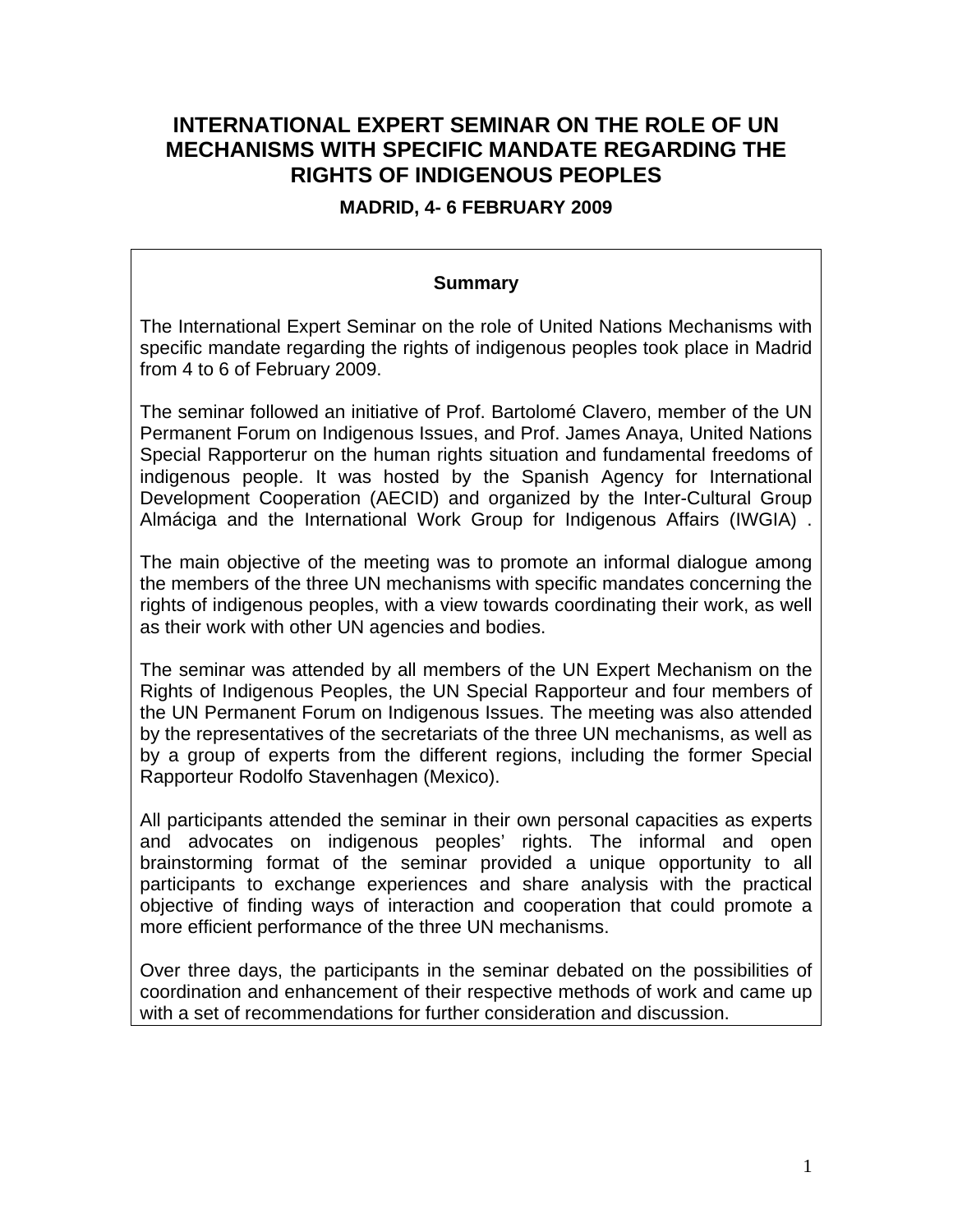## **I. INTRODUCTION**

1. The United Nations Declaration on the Rights of Indigenous Peoples ("the Declaration") calls upon the UN system and bodies, including the Permanent Forum on Indigenous Issues ("the Permanent Forum") to "promote respect for and full application of the provisions" of the Declaration "and follow-up the effectiveness of the Declaration" (Art. 42). In the context of the process of institutional reform of the UN human rights machinery, the Declaration has been specifically identified as a normative framework of the mechanisms of the Human Rights Council with a specific mandate regarding the rights of indigenous peoples: the Special Rapporteur on the situation of human rights and fundamental freedoms of indigenous peoples ("Special Rapporteur")<sup>[1](#page-1-0)</sup> and the Expert Mechanism on the Rights of Indigenous Peoples ("Expert Mechanism"). $2$ 

2. An important innovation in the new UN institutional design concerning the rights of indigenous peoples is the emphasis on the cooperation among these different mechanisms with a view to avoid unnecessary duplication and enhance the effectiveness of the system as a whole. $3$  Reinforced cooperation among the different mechanisms requires of an in-depth reflection on ways to improve existing channels of communication and to generate new methodologies of interaction.

3. At the initiative of a member of the UN Permanent Forum, Mr. Bartolomé Clavero, and the Special Rapporteur, Mr. James Anaya, members of the UN mechanisms with a mandate regarding indigenous peoples, as well as a number of indigenous experts, were invited to participate in an informal meeting in order to discuss issues of coordination in their work to promote the rights of indigenous peoples in the framework of the implementation of the UN Declaration on the Rights of Indigenous Peoples. The meeting took place at the Spanish Agency of International Cooperation (AECID), in Madrid, from 4 to 6 February 2009. It was jointly organized by the non-governmental organizations the International Work Group on Indigenous Affairs (IWGIA) and the Almáciga Inter-Cultural Work Group.

#### **II. NARRATIVE REPORT OF THE MEETING**

4. The meeting was attended by the Special Rapporteur on the situation of human rights and fundamental freedoms of indigenous people, Mr. James

<span id="page-1-0"></span>

 1 Human Rights Council res. 6/12, paragraph 1(g). 2 Human Rights Council resolution 6/36, preambular paragraph.

<span id="page-1-2"></span><span id="page-1-1"></span> $3$  The mandate of the Special Rapporteur calls upon him/her to "work in close cooperation with the Permanent Forum on Indigenous Issues and to participate in its annual session" (HRC resolution 6/12, paragraph 1(e)). Similarly, the Human Rights Council has called upon the Expert Mechanism "to enhance cooperation and avoid duplicating the work" of the Special Rapporteur and the Permanent Forum, inviting the Special Rapporteur and one member of the Forum to participate in its annual session.(HRC Res 6/36 paragraph 5).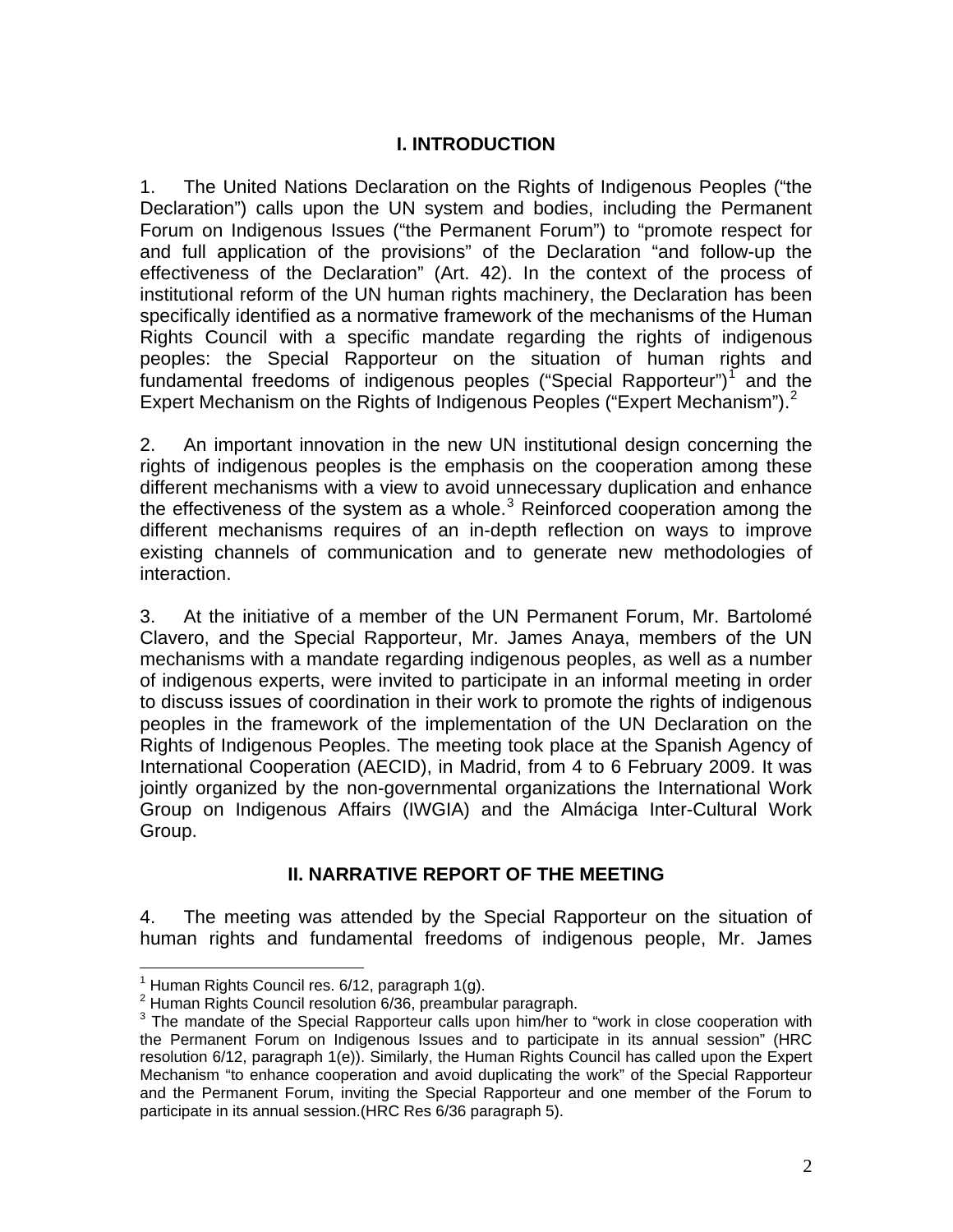Anaya; members of the UN Expert Mechanism on the Rights of Indigenous Peoples: Mr. John Henriksen, Ms. Jannie Lasimbang, Mr. José Carlos Morales, Mr. José Molintas, and Ms. Catherine Odimba; and the following members of the Permanent Forum on Indigenous Issues, in charge of the thematic mandate of human rights: Mr. Lars Anders Baer, Mr. Hassan Idn Balkassam, Mr. Bartolomé Clavero, and Mr. Carsten Smith.

5. The meeting was also attended by the former Special Rapporteur on the situation of human rights and fundamental freedoms of indigenous people, Mr. Rodolfo Stavenhagen (Mexico), as well as by the following individual experts: Mr. Mattias Åhren (Sweden), Ms. Naomi Kipuri (Kenya), Mr. Les Malezer (Australia), Mr. Adelfo Regino (Mexico), and Mr. Devasish Roy (Bangladesh).

6. In addition, the meeting was attended by representatives of the UN Office of the High Commissioner for Human Rights (OHCHR), the UN Department of Economic and Social Affairs (DESA), and from the International Labour Office (International Labour Organisation), as well as by observers from Almaciga (Spain), IWGIA (Denmark), Rights & Democracy (Canada), the University of Arizona (USA), and the University of Seville (Spain).

7. Both the list of participants and the list of documents available to the meeting are reproduced in the annexes to this report.

8. The meeting was inaugurated with opening statements by Mr. S. James Anaya, Special Rapporteur on the situation of human rights and fundamental freedoms of indigenous peoples; Mr. Bartolomé Clavero, Member of the UN Permanent Forum on Indigenous Issues; Mr. Juan Pablo de La Iglesia, General Director of AECID; and Ms. Lola García-Alix, on behalf of the organizers. After the opening, Mr. Bartolomé Clavero was elected President-Rapporteur of the meeting.

9. The President-Rapporteur presented the draft program for the meeting.<sup>[4](#page-2-0)</sup> He underlined that the main thrust of the meeting was flexibility and informality, in order to provide for a space of candid dialogue among all participants. He described as the main objective of the meeting to promote an informal dialogue among the members of the UN mechanisms with a mandate concerning the rights of indigenous peoples with a view towards coordinating their work, as well as their work with other UN agencies and bodies.

10. The President-Rapporteur pointed out that, since the different mechanisms were created in different historical contexts and institutional frameworks, their mandates overlapped somewhat and their work methods have not necessarily been developed in a way that promotes effective coordination. With a view towards promoting that necessary cooperation, the President-Rapporteur suggested that the meeting result in some conclusions and recommendations.

<span id="page-2-0"></span> 4 The Program of work is annexed to this report.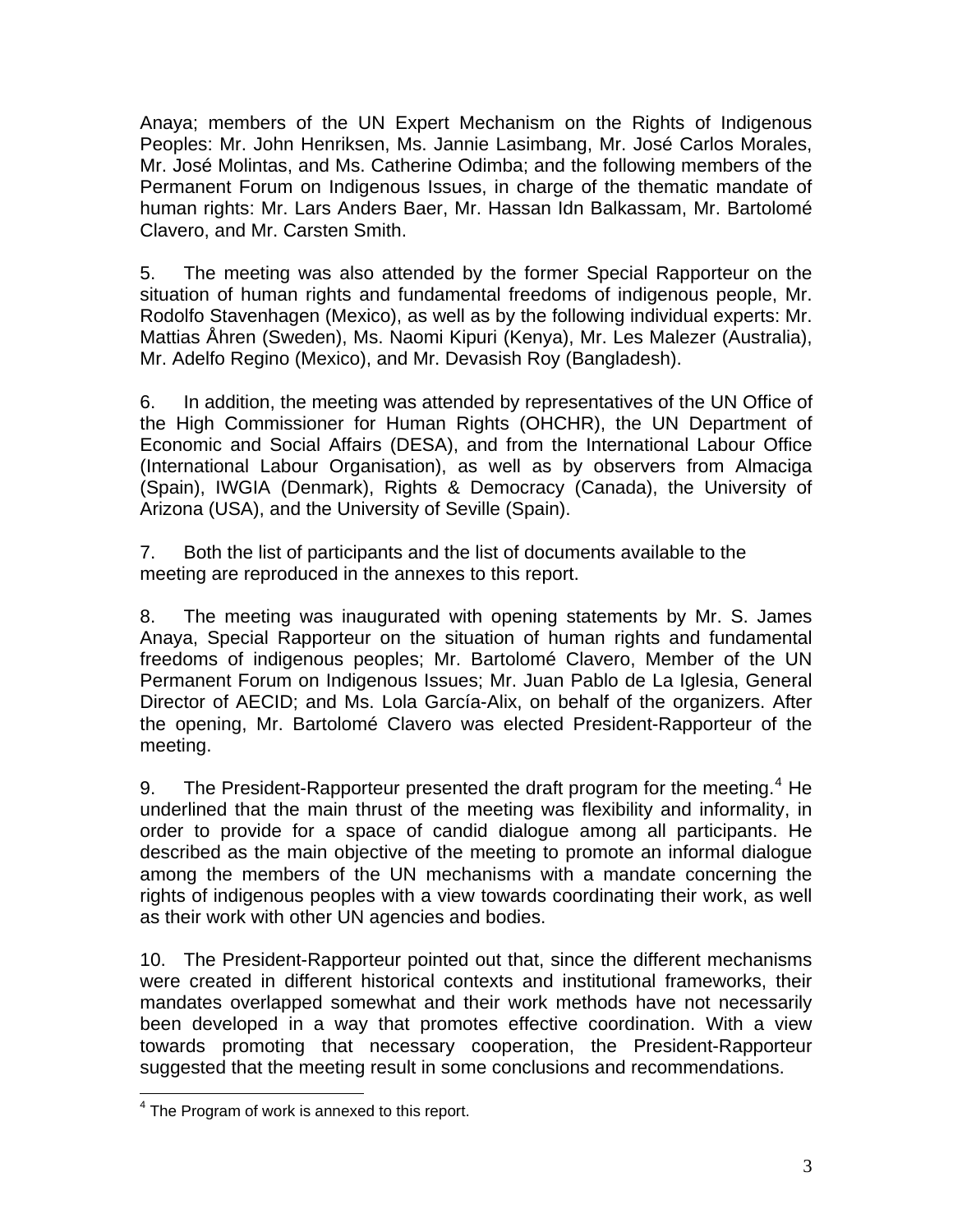## **1. The UN Declaration on the Rights of Indigenous Peoples as the normative framework**

11. The experts agreed that Article 42 of UNDRIP establishes an obligation for all relevant UN bodies and specialized agencies to promote the respect for and full application of the provisions of UNDRIP. A special role in this regard belongs to the three UN mandates with a specific mandate regarding the rights of indigenous peoples: the Permanent Forum on Indigenous Issues, the Expert Mechanism on the Rights of Indigenous Peoples, and the Special Rapporteur on the situation of human rights and fundamental freedoms of indigenous people. The experts agreed that the Declaration should be considered as the normative framework for their respective activities, providing also a standard for assessing State's compliance with their international obligations as they refer to indigenous peoples.

12. The Chairperson-Rapporteur of the Expert Mechanism emphasized that although Article 42 of the Declaration only refers – by name – to the Permanent Forum, it should be interpreted as being equally applicable to the Special Rapporteur and Expert Mechanism, as well as to all other relevant UN bodies and entities, within the scope of their respective mandates and work. Consequently, at its first session, the Expert Mechanism decided to include the Declaration as a separate agenda item at its second session. Under this particular agenda item, the Expert Mechanism intends to focus on possible processes and mechanisms for the implementation of the Declaration, including those identified in the Declaration itself.

13. In their discussions, the experts identified a number of obstacles in the effective implementation of the Declaration, such as the denial of the existence of indigenous peoples, particularly in some countries of Africa and Asia; the lack of political will to address indigenous issues; and reservations by some States regarding the Declaration.

14. The experts also expressed serious concerns at the denial of the normative force of the Declaration, often characterized as "non-binding" by governments and UN agencies alike, as reflected for instance in the guidelines on indigenous peoples' rights prepared by United Nations Development Group (UNDG). In this regard, the experts shared the view that, while not having the same formal normative status of a convention, the Declaration has some kind of binding force both as a resolution of the General Assembly grounded in the authority of the United Nations Charter, and from the perspective of the substantive rights enshrined therein.

15. It was agreed that the Declaration reflects the existing international consensus regarding the individual and collective rights of indigenous peoples in a way that is coherent with, and expands upon, the provisions of the International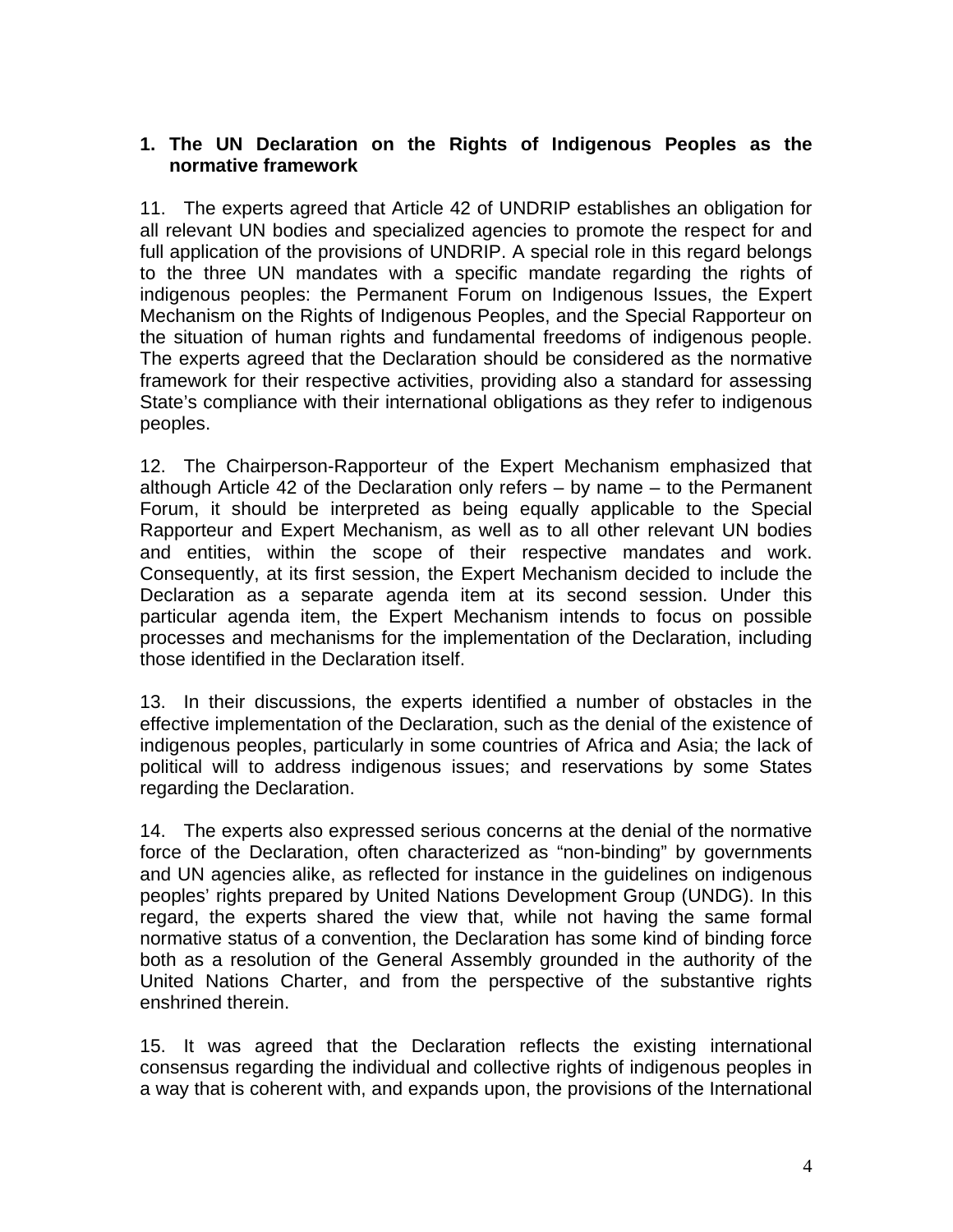Labour Organisation (ILO) Convention 169 on Indigenous and Tribal Peoples, as well as other developments, including the interpretation of other human rights instruments by international bodies and mechanisms. As the most authoritative expression of this consensus, the Declaration provides a framework of action towards the full protection and implementation of these rights.

16. Some experts also raised the issue of the relationship between the UN Declaration and ILO Convention 169. All participants in the meeting agreed that these instruments represent two complementary parts of the same body of international human rights standards and that both instruments shall be used by the UN system and stakeholders as mutually reinforcing sets of standards to protect, promote and fulfill the human rights of indigenous peoples.

17. It was also stressed that the Declaration should be mainstreamed so it constitutes a normative framework of UN treaty bodies and other relevant international and regional human rights mechanisms when dealing with issues pertaining to indigenous peoples' rights.

## **2. Mandates and work methods of UN mechanisms concerning indigenous peoples**

18. The discussion opened with an introduction by representatives of the three mechanisms on their respective mandates.

## *The UN Special Rapporteur on the situation of human rights and fundamental freedoms of Indigenous People*

19. The Special Rapporteur, James Anaya, provided an introduction of the different activities carried out in the framework of the mandate provided to him by the Human Rights Council. Since the establishment of the mandate in 2001, the Special Rapporteur has traditionally focused on three main, though interrelated, spheres of work: written communications to governments and other relevant stakeholder concerning alleged violations of the rights of indigenous peoples; thematic studies regarding issues of special concern for indigenous peoples; and country visits to examine the overall situation of indigenous peoples in specific countries or to examine a discrete situation.

20. The Special Rapporteur explained that, since he assumed his mandate in May 2008, he has reflected on his methods of work, particularly at the light of the adoption of the UN Declaration and of the establishment by the new Expert Mechanism by the Human Rights Council. The Special Rapporteur pointed out that he is adapting his methods of work in order to address specific country situations in a flexible manner, putting a special emphasis in country engagement and liaison with governments. These include communications and public statements, which can either address alleged human rights violations or best practices. In this regard, the Special Rapporteur explained that he is trying to move away from the practice of merely sending letters and receiving responses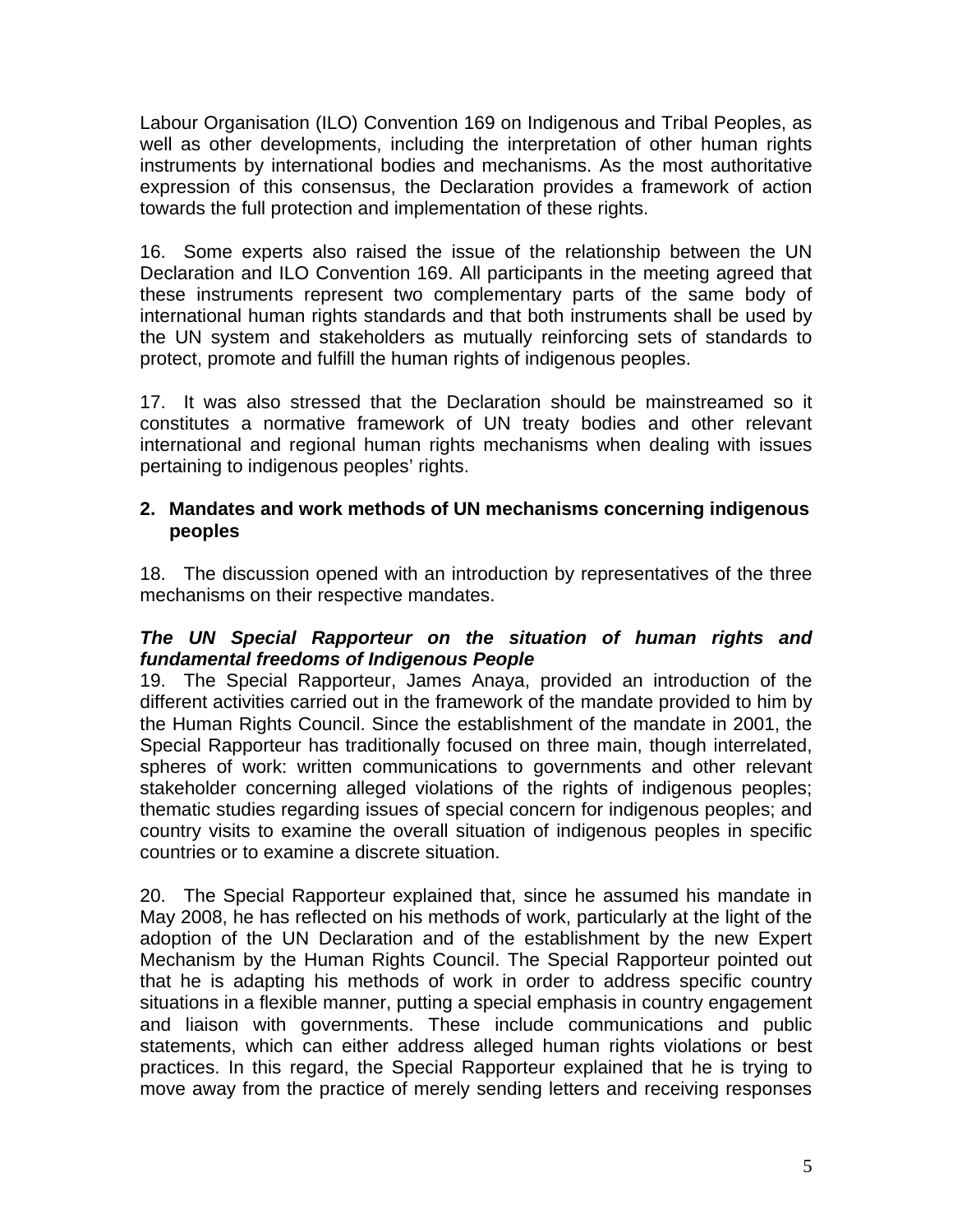from governments, to true constructive engagement with governments, which may involve on-site visits related to specific situations. In conducting all these activities, the Special Rapporteur is bound by the Human Rights Council's Code of Conduct for special procedures mandate holders (HRC Res. 5/12 of 2007).

21. The Special Rapporteur provided specific examples of how working visits to examine specific situations, including recent working visits to Ecuador, Panama, and Nicaragua, have worked in practice. He further referred to the existing request by the government of Suriname to provide technical assistance and support in the drafting of new legislation regarding indigenous peoples. The Special Rapporteur also explained his efforts to coordinate with other UN bodies, including the Permanent Forum and the Expert Mechanism, as well as with the inter-American human rights bodies.

## *The UN Expert Mechanism on the Rights of Indigenous Peoples*

22. The Chairperson-Rapporteur of the Expert Mechanism on the Rights of Indigenous Peoples explained the Expert Mechanism's mandate. Human Rights Council resolution 6/36 mandates that the Expert Mechanism shall provide the Council with thematic expertise on the rights of indigenous peoples in the manner and form requested by the Council. Pursuant to resolution 6/36, the thematic advice from the Expert Mechanism to the Council shall mainly be in the form of studies and research. However, the Expert Mechanism may suggest proposals to the Council for its consideration and approval, within the scope of its work as set out by the Council. The Expert Mechanism reports annually to the Council on its work. It was pointed out that the mandate of Expert Mechanism is strictly thematic, in contrast to the Special Rapporteur, who is also mandated to gather, request, receive and exchange information and communications from all relevant sources, including governments, indigenous peoples and their communities and organizations, on alleged violations of indigenous peoples' rights.

23. The Chairperson-Rapporteur of the Expert Mechanism identified six possible main areas of work for the Expert Mechanism:

- Preparation of thematic studies. He said that The Council has stated that the thematic expertise of the Expert Mechanism shall focus *mainly* on studies and research-based advice.
- Development and adoption of general thematic comments and recommendations on the rights of indigenous peoples. He said that such general comments and recommendations (somewhat similar to the general comments adopted by treaty bodies) could be based on the Mechanism's thematic studies and research. These have the potential of adding value to Expert Mechanism's thematic studies. The Chairperson-Rapporteur expressed the view that general thematic comments and recommendations will be of value not only to the Human Rights Council, but also to indigenous peoples, governments, UN bodies, mechanism and agencies, and other stakeholders.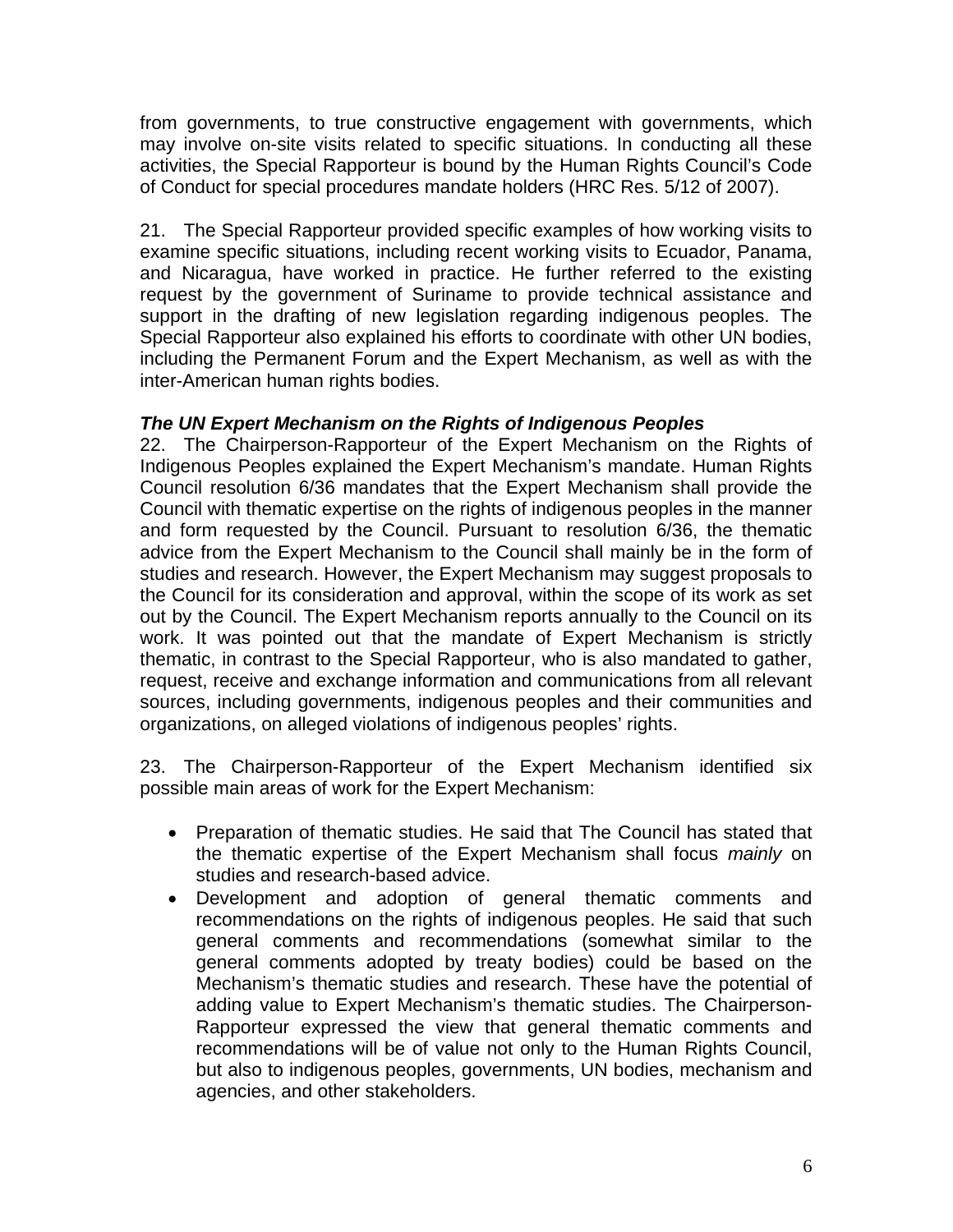- Review of UN policies in the context of the rights of indigenous peoples. The Human Rights Council has already requested the Expert Mechanism to provide it with advice in one such review process, the review of the Durban Declaration and Program of Action.
- Submission of other proposals to the Human Rights Council. The Expert Mechanism is mandated to submit proposals—on its own initiative— to the Human Rights Council for its consideration and approval. This process provides the Mechanism with the possibility of bringing specific thematic issues to the attention of the Council, without having to await a specific request from the Council. Such proposals may be generated by the Expert Mechanism's research activities, or emerge as a natural outcome of the discussions and consultations during the annual sessions of Expert Mechanism, or elsewhere.
- The Chairperson-Rapporteur said that the Mechanism also has the potential for becoming an important multilateral forum for dialogue on indigenous peoples' rights, by providing a space for discussions on those rights. Hence, it has an important role to play in making the Declaration operational, and to contribute towards a better understanding of the scope and content of relevant international provisions.
- Finally, the Chairperson-Rapporteur identified cooperation with other UN bodies and mandates as an important method of work for the Mechanism. He said that the Mechanism has already engaged itself in a dialogue with the Special Rapporteur and other mechanisms under the Human Rights Council structure, as well as the Permanent Forum, UN treaty bodies, and specialized agencies, on specific thematic issues as well as about possible cooperation.

## *The UN Permanent Forum on Indigenous Issues*

24. A member of the Permanent Forum on Indigenous Issues described briefly the Forum's history, structure, and mandate, which focuses mainly on providing expert advice to the Economic and Social Council (ECOSOC) and to the UN agencies in relation to indigenous issues in the field of economic and social development, culture, the environment, education, health and human rights. The Permanent Forum further plays a key role in the preparation and dissemination of information regarding indigenous issues within the UN system.

25. A member of the Permanent Forum reflected on the implications of Article 42 of the Declaration in the work of the Permanent Forum under its mandated area of human rights. He mentioned the possibility that the Permanent Forum act somewhat like treaty body to monitor implementation of the Declaration by states and other actors. He further referred to the conclusions of the International Expert Group Seminar on Article 42 of the Declaration which took place in New York in January 2009, which suggested that a task force be established within the Permanent Forum to monitor the implementation of the Declaration. However, during the discussion that followed, caution with this approach was advised, given the relative youth of the mechanisms and the Declaration, and in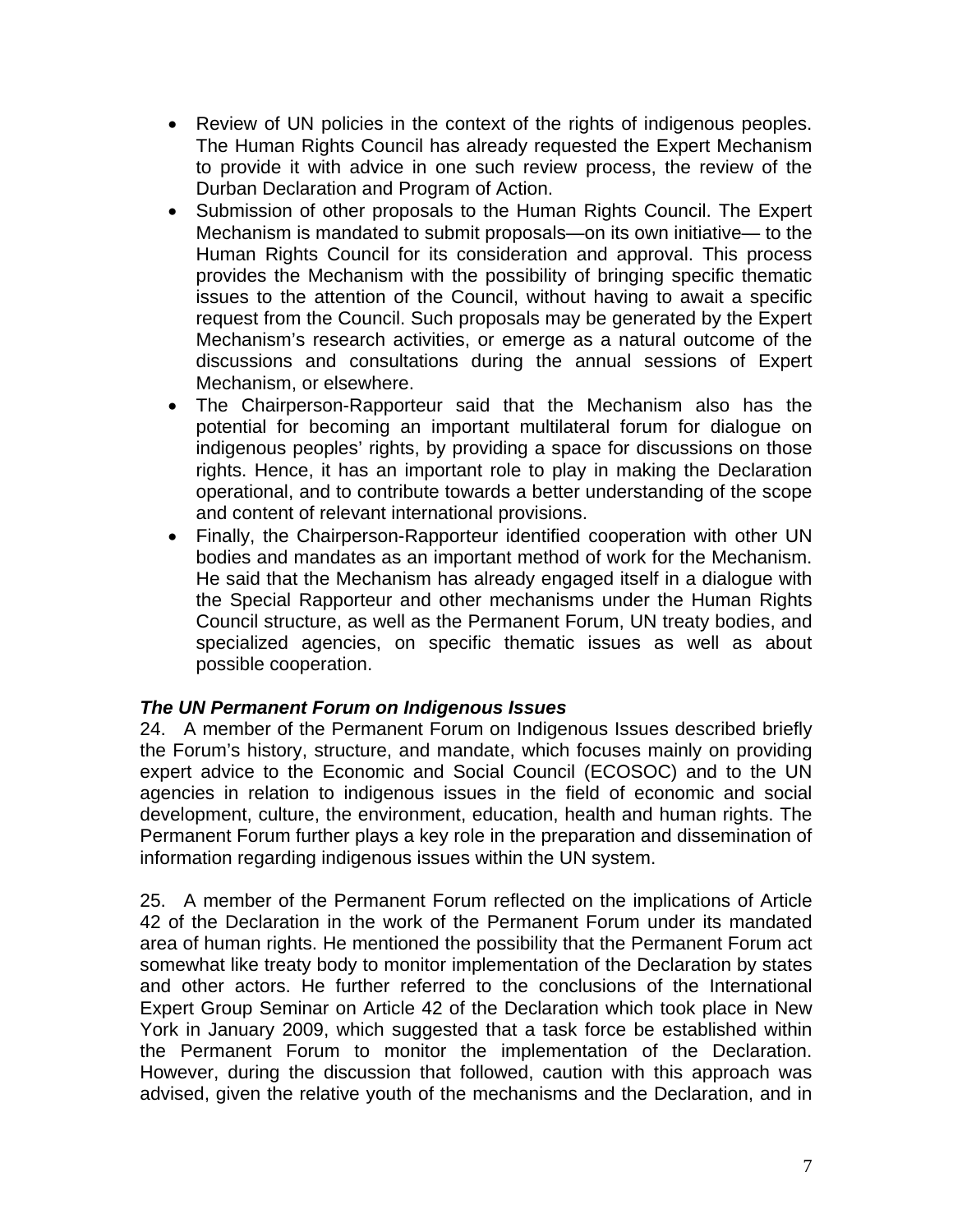order to ensure that any interpretations of the Declaration are carefully thoughtout and to avoid any potential backlash by states with respect to the Declaration.

26. Another member of the Permanent Forum explained a number of ongoing initiatives regarding direct engagement with governments, including upcoming visits to Bolivia and Paraguay, as well as the possibility of establishing a dialogue with governments and indigenous peoples on the basis on the reports submitted to the Permanent Forum's annual session on a voluntary basis.

#### *General Debate*

27. In the debate that followed, the experts stressed that an important focus, if not the primary focus, of the Permanent Forum should be to work with the UN agencies as well as UN Country teams (UNCTs) given the lack of awareness of or unwillingness to engage in indigenous matters on the part of some institutions, as well as the fact that, as a practical matter, these institutions are often those that deal most directly with indigenous peoples on the ground.

28. During the debate, it was also expressed the need to improve the Permanent Forum's current methods of work during its annual sessions, in order to enhance indigenous contributions and participation in the debates as well as in order to improve the interaction with UN agencies, and to better coordinate work with other UN mechanisms and bodies, particularly those with a specific mandate concerning the rights of indigenous peoples.

29. In addressing the mandates and working methods of the different UN mechanisms with a specific mandate regarding indigenous peoples, the experts stressed the need to enhance cooperation in order to fulfill the terms of Article 42 of the Declaration, while preserving the independence of each mechanism. The experts noted that, for historical and institutional reasons, the mandates and activities of the three mechanism overlap in some areas, which creates a need for greater strategizing, as well as for the establishment of a more clear division of labour and coordination of information among the three mechanisms and their respective secretariats.

30. As a means for promoting the cooperation of the different mechanisms, several experts suggested that the Special Rapporteur and the chairpersons of the two other mandates meet periodically. These meetings could take place at the annual session of the UN Permanent Forum in New York and/or during the annual sessions of the Expert Mechanism. In addition, some experts noted the need to exchange work plans periodically, as part as the coordination among the different mechanisms.

31. The experts stressed that it is important that each mandate exercise restraint with respect to carrying out certain activities that could have the effect of duplicating the work of the other mandates. In this respect, the participants pointed out that the Special Rapporteur's decision to limit carrying out thematic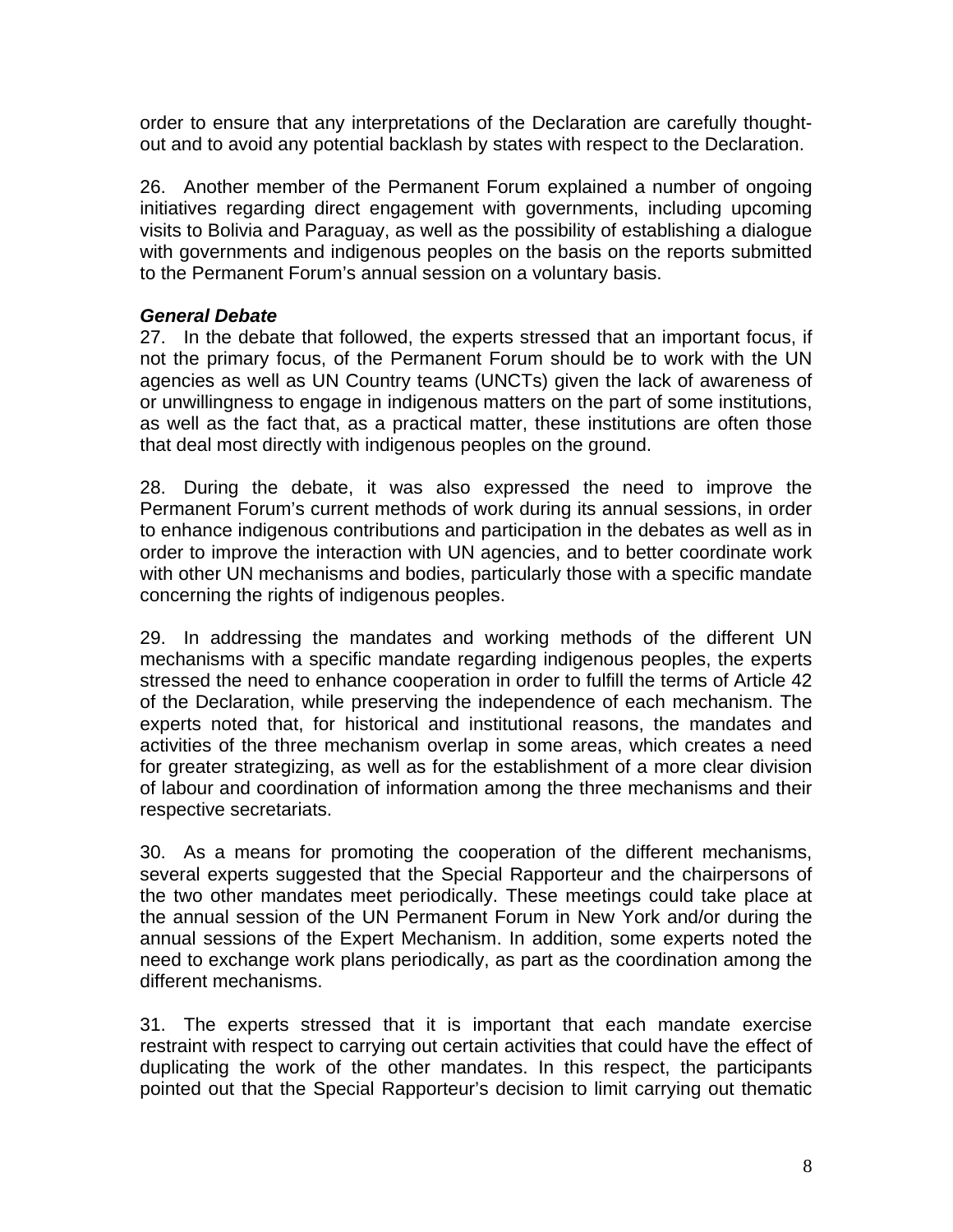studies given the specific mandate of the Expert Mechanism in this regard was a welcome development, helping to establish a clear division of labour between the two mandates. It was acknowledged that the division of labour seemed clearer between the Special Rapporteur and the Expert Mechanism, since the former focuses on liaising with governments and country engagements and the latter focuses on thematic research and advice.

32. It was also acknowledged that the dialogue that takes place at the annual sessions of the Permanent Forum between the Special Rapporteur and the Permanent Forum is also a good cooperation practice.

33. Several experts noted the need to expand the vision of cooperation and coordination and take into account the activities of other international bodies and mechanisms, including UN treaty bodies and special procedures, the Universal Periodic Review (UPR), and the UN High Commissioner on Human Rights herself. All these mechanisms, along with regional human rights mechanisms, international agencies, and financial institutions, play also a role in promoting and protecting the rights of indigenous peoples. Reference was made to the important role of the Inter-Agency Support Group, as well as the secretariats of the respective mechanisms, in this regard.

34. In addition, the experts stressed the need for coordination of UN actors at the country level. In this connection, the participating experts agreed that the three UN mechanisms should work together and in cooperation with indigenous peoples in order to promote dialogue with governmental institutions and encourage a better coordination of UN agencies at the regional and country levels on issues related to indigenous peoples rights, especially considering that, as a practical matter, these institutions are often responsible for engaging in indigenous issues on the ground.

## **3. Thematic research**

35. Within their respective spheres of competence, the three UN mechanisms with a specific mandate regarding indigenous peoples share the role of producing thematic research on indigenous rights-related issues.<sup>[5](#page-8-0)</sup>

36. In performing this role, both the Permanent Forum and its individual members have produced a number of thematic reports related to the Permanent Forum's six mandated-areas or the Forum's themes for its annual sessions. Similarly, the Special Rapporteur has produced in the past a number of thematic

<span id="page-8-0"></span> 5 The Permanent Forum is mandated to "[p]rovide expert advice and recommendations on indigenous issues" to ECOSOC and the international agencies.(ECOSOC Res 2000/22 para. 2[a]). Similarly, the Special Rapporteur has been requested by the Human Rights Council to "submit a report on the implementation of his/her mandate to the Council," on an annual basis.(HRC Res 6/12, para. 1 [j]). Finally, the Expert Mechanism's main function is to "provide the Council with thematic expertise on the rights of indigenous peoples," focusing mainly on "studies and research-based advice" (HRC Res  $6/36$ , para.  $1 - 1$  [a].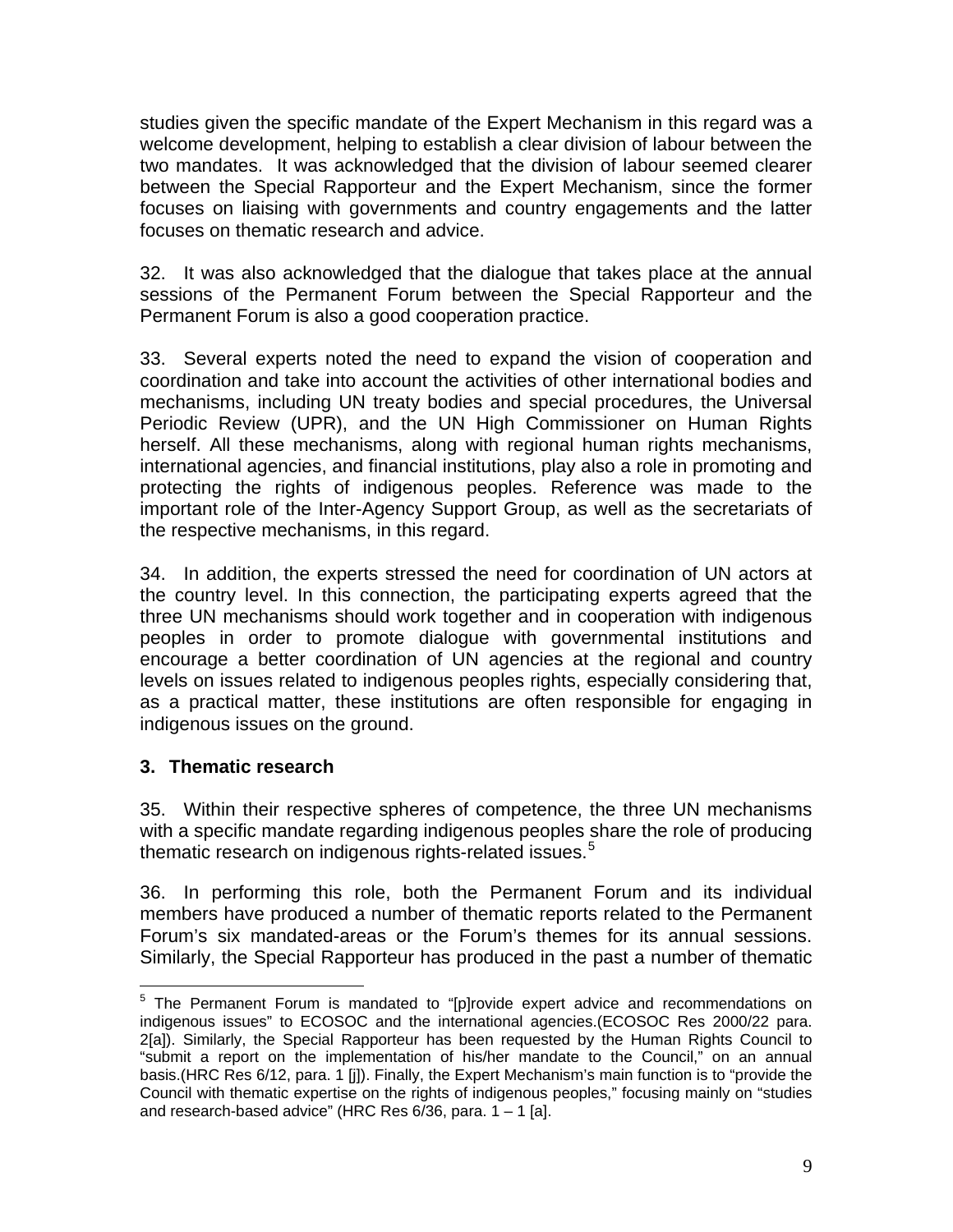reports to the former Commission on Human Rights and the Human Rights Council on issues of special concern to indigenous peoples. Lastly, upon its establishment, the Expert Mechanism was requested to produce its first thematic report on the right to education.<sup>[6](#page-9-0)</sup>

37. In addition, the Permanent Forum has made recommendations that the Special Rapporteur carry out research on specific thematic areas. The experts described how the thematic reports produced by the different mechanisms were or could be used for negotiations between indigenous peoples and States, legal and political reform at the national level, as well as by other human rights mechanisms.

38. The former Special Rapporteur, Mr. Rodolfo Stavenhagen, noted the particular importance of thematic research as a way to educate UN member states and other stakeholders on issues of special concern for indigenous peoples. In his first report to the former Commission on Human Rights, the former Special Rapporteur presented to the Commission a work-plan including a number of thematic topics for his annual reports. On the basis of this plan, he subsequently presented to the Commission and later to the Human Rights Council reports on the following topics: the impact of mega-development projects on indigenous territories; indigenous education; indigenous law and justice systems; the implementation of national and international standards regarding the rights of indigenous peoples; recent standard-setting concerning the rights of indigenous peoples; and the human rights-based approach to development in the context of indigenous peoples.

39. The former Special Rapporteur, Mr. Rodolfo Stavenhagen, also expressed the difficulties in accessing information in preparation of his thematic reports, as well as the limitation of resources to prepare those reports. The carrying out of thematic studies was further made difficult by the lack of feed-back from governments, indigenous organizations, and UN agencies. However, Mr. Stavenhagen acknowledged the important support he received from nongovernmental organizations in this regard.

40. The current Special Rapporteur, Mr. James Anaya, explained that, after the establishment of the Expert Mechanism with a specific mandate by the Human Rights Council to conduct thematic research, he saw thematic studies as a secondary part of his work, and that he would rather focus on countryengagement, including through written communications regarding specific human rights situations and country visits. The Special Rapporteur explained that, rather than focus on thematic studies as in the past, his annual reports to the Human Rights Council would focus on the activities carried out during the year, which may include also an assessment of specific situations and particular issues of concern. The Special Rapporteur further committed to contribute to the thematic research of other mechanisms, particularly the Expert Mechanism, through his

<span id="page-9-0"></span> $\overline{a}$ <sup>6</sup> Human Rights Council res. 9/7, paragraph 5.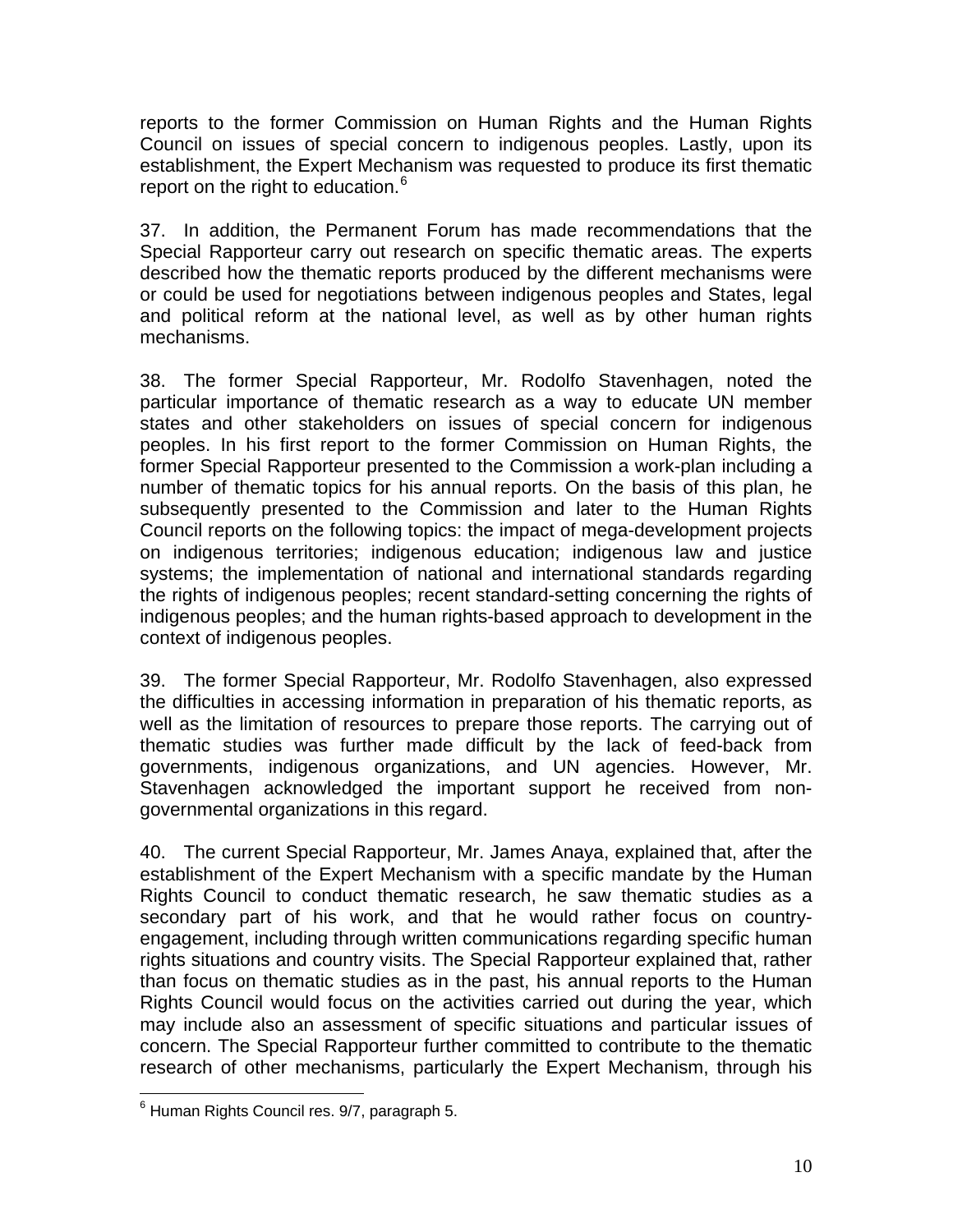own work assessing specific situations of human rights violations. In addition, the Special Rapporteur suggested that consultation should take place before the other mechanisms request or recommend that the Special Rapporteur carry out thematic studies.

41. Members of the Expert Mechanism and the Permanent Forum explained their experience in the preparation of thematic studies. They underlined the difficulties involved in this kind of studies, and identified major challenges including difficulties in accessing relevant information; lack of cooperation of government, agencies, and indigenous organizations; lack of funding; and language barriers. They also stressed the need to coordinate with the Special Rapporteur and other mechanisms, as well as to develop a common strategy with respect to future research.

42. A member of the Expert Mechanism noted the importance of taking advantage of the participation of indigenous representatives during the Mechanism's annual sessions to assist with the preparation of the thematic studies. In this connection, she underlined the need to ensure that the indigenous representatives supported by the UN Voluntary Fund to participate in the annual sessions of the Expert mechanism should be able to provide substantial contributions on the topics under consideration. This would require a better coordination with the Voluntary Fund on Indigenous Populations and other institutions/organizations that support indigenous participation in UN meetings.

43. Concerning the specific topics of research by the Expert Mechanism, the experts suggested focusing on one theme per year, or at least one theme within a set timeframe. It was also noted that the reports produced by the Expert Mechanism should pay due regard to the targeted audience, by ensuring that the reports can be effectively used by indigenous communities to further their rights and concerns, and that indigenous peoples themselves should be involved in the process at all stages.

44. With regard to the coordination between the different mechanisms, the experts emphasized the important role of the Expert Mechanism in carrying out thematic studies. It was noted that the Special Rapporteur could contribute to the thematic studies to be developed by the Expert Mechanism and by the Permanent Forum with information gathered regarding specific situations of human rights violations.

## **4. Responding to specific allegations of human rights violations**

45. All three mechanisms share in the objective of promoting the full enjoyment by indigenous peoples of their human rights. The experts recognized the unique role that the Special Rapporteur plays in responding to specific allegations of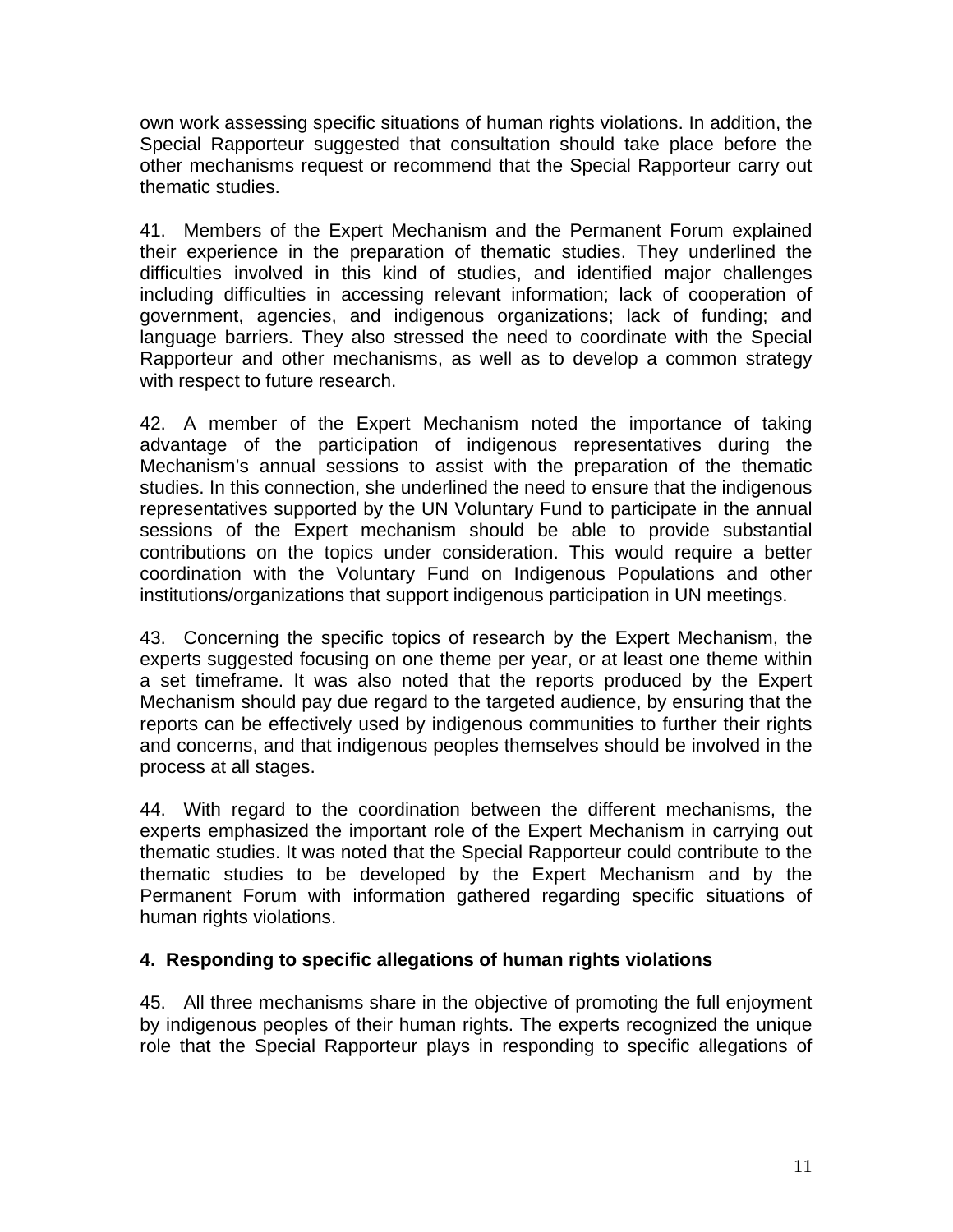human rights violations given the explicit mention of this work in his mandate.<sup>[7](#page-11-0)</sup> In this regard, the Special Rapporteur emphasized that he is giving priority consideration to engaging states through diverse working methods designed to address specific situations of human rights violations.

46. Within this mandate, the Special Rapporteur routinely sends communications to governments and other actors regarding specific allegations of human rights violations received from indigenous organizations and human rights non-governmental organisations (NGOs). These communications are typically divided into urgent appeals, for cases of urgent necessity in which action is needed to avoid irreparable harm, and allegation letters, for less urgent matters. In cases of special concern, the Special Rapporteur has issued press releases concerning specific country situations. Like other aspects of the Special Rapporteur's work, the communications procedure is regulated by the Code of Conduct for special procedures mandate holders.

47. The human rights of indigenous peoples are also one of the six areas on which the Permanent Forum provides advice and technical expertise. Following a pattern similar to that of the Working Group on Indigenous Populations, indigenous delegates and other participants at the annual sessions of the Permanent Forum typically submit allegations of specific human rights violations or country situations. However, no procedural mechanism is currently in place to follow-up on these allegations. In a limited number of instances, the Permanent Forum has made reference to specific country situations as part of the recommendations included in its annual reports. In addition, the Chairperson has issued, in at least one occasion, a press statement concerning the human rights situation in one specific country.

48. In this connection, it was also pointed out that numerous indigenous groups attend the annual sessions of the Permanent Forum and the Expert Mechanism with allegations of specific situations of human rights violations. The Permanent Forum also receives individual complaints between sessions. It was noted that the Permanent Forum and the Expert Mechanism face limitations in responding to these allegations. Given the recognized expectations on the part of indigenous peoples to have these concerns heard, it was pointed out that there is a need to develop measures to channel these allegations in a constructive manner, taking into consideration the specific mandate of the Special Rapporteur, as well as the various other mechanisms available for addressing specific situations, including the UN treaty bodies (especially CERD, the Human Rights Committee, and the Committee on Economic, Social and Cultural Rights), and regional human rights institutions.

<span id="page-11-0"></span> 7 HRC Res 6/12, para. 1[b] calls him to "gather, request, receive and exchange information and communications from all relevant sources, including governments, indigenous people and their communities and organizations, on alleged violations of their human rights and fundamental freedoms"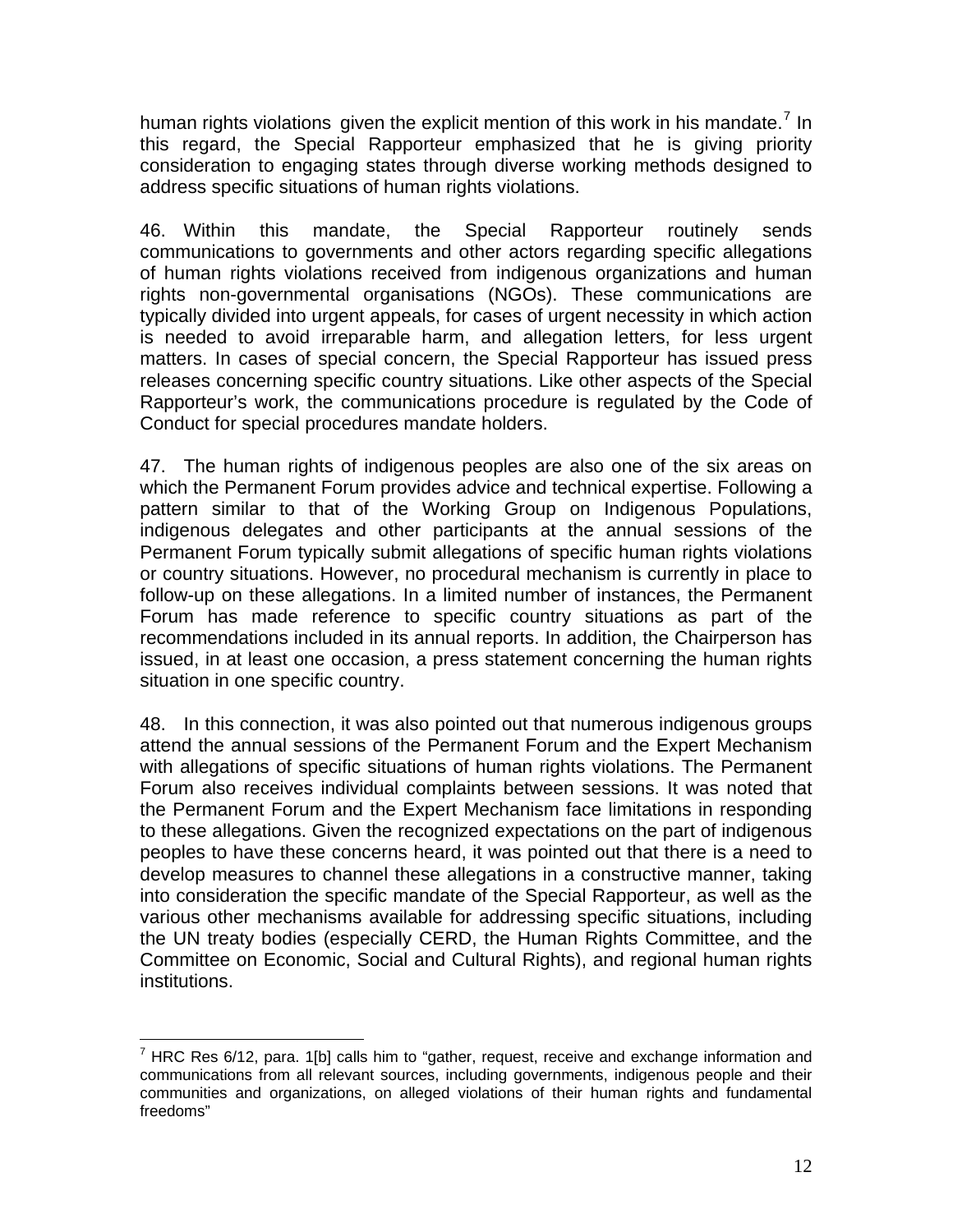49. The Chairperson-Rapporteur of the Expert Mechanism informed that the Special Rapporteur made his staff available throughout the entire first session of the Expert Mechanism to receive communications and documentation of alleged human rights violations of indigenous peoples and individuals who attended the session of the Expert Mechanism. It was agreed that this is a good example of concrete cooperation between the Expert Mechanism and the Special Rapporteur. The latter suggested that this practice should be formalized and that the OHCHR should inform indigenous peoples about this arrangement well in advance of the second session of the Expert Mechanism.

50. Some experts pointed out a resistance by some states to respond to issues affecting indigenous peoples. In this connection, the Special Rapporteur identified two principal barriers that he has encountered in his own work to engaging states to address specific situations of human rights violations: the failure of some states to recognize "indigenous peoples" within their borders as such; and the assertion of some states that they are under no duty to comply with the provisions of the Declaration, due to either the legally non-binding nature of the Declaration or the decision of some states to not vote in favor or to abstain from voting in favor of the Declaration. The Special Rapporteur noted that he is developing working methods and strategies to engage states on these issues, despite these perceived barriers.

51. During their interventions, the experts recognized the need to place greater emphasis on engagement with governments at the country level, especially given the special role that local government institutions play in implementing Declaration as a practical matter within their respective states. The process of sending communications to governments was identified as an important tool in this regard, bearing in mind the need for a coordinated approach to address specific situations.

52. Some experts pointed out that, where two mechanisms issue statements on the same specific situations, these should be exchanged and, in some cases, it may be advisable for the mechanisms to ensure that their assessments of individual situations are coordinated and mutually reinforcing, in particular with respect to press releases or public statements concerning individual issues.

# **5. Country Visits**

53. The mandate of the Special Rapporteur, like that of other special procedures, includes the capacity to undertake, at the request or with the consent of governments, official visits to countries to assess generally the human rights situation of indigenous peoples in the countries visited or to investigate particular situations of alleged violations. Since the establishment of his mandate in 2001, the Special Rapporteur has undertaken many such visits, which have resulted in official reports presented to the CHR/Human Rights Council. In addition the country visits to assess human rights conditions, the Special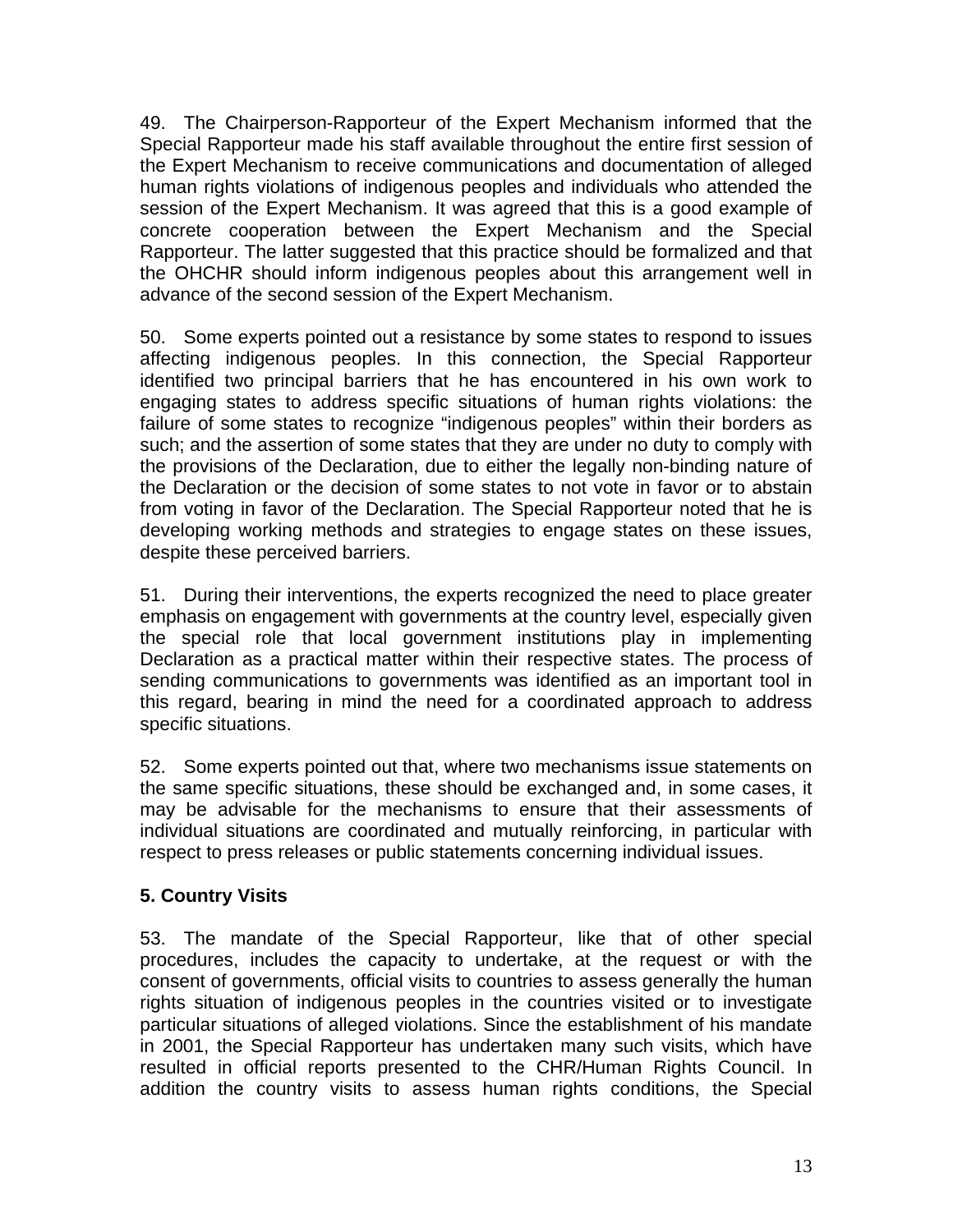Rapporteur has also undertaken numerous visits to countries to attend seminars or other meetings upon the invitation of indigenous organizations, international agencies, universities, or civil society. In performing his country visits, the Special Rapporteur is now bound by the Code of Conduct for special procedures mandate holders.

54. Together with the Special Rapporteur, the Chairperson and the members of the Permanent Forum, and more recently, of the Expert Mechanism, have taken part actively in an increasing number of activities at the country level, at the invitation of UN Country Teams, international agencies, governments, indigenous organizations or civil society. The Permanent Forum has further considered the possibility of undertaking an official mission (including the Chairperson, and one or several additional members) to report on the human rights situation in one specific country.

55. During the discussion, representatives of the Permanent Forum and Expert Mechanism noted that, despite their lack of specific authorization to conduct country missions, they are invited to numerous seminars, conferences, and other activities in individual countries. In this connection, the experts noted that are also often requested to provide comments or input on specific situations, and that these statements may be understood to be representative of the Permanent Forum or Expert Mechanism, respectively. The experts pointed out the difficulty in separating their roles as individual members of the Permanent Forum or Expert Mechanism from their roles as members of the collective group. The experts articulated a need to distinguish between country visits undertaken by experts in their individual capacity and country visits undertaken in representation of the Permanent Forum or Expert Mechanism as a whole. It was noted that, given the individual nature of the mandate of the Special Rapporteur, he does not purport to speak or act in his personal capacity as opposed to his capacity as Special Rapporteur when addressing indigenous issues.

56. In addition, some experts pointed out that many actors, including indigenous peoples, governments, UN agencies, and NGOs, are unclear about the specific mandates of each mechanism and any potential limitations they may confront when carrying out country visits, particularly when members of the Permanent Forum and Expert Mechanism visit countries and make statements in their individual capacities. In this regard, it was also noted with concern that all three mechanisms have at times been viewed as representatives of "the UN" as an entity. Thus, the importance of awareness building and education in this regard was stressed.

57. Some experts also advised that in situations where individual members of the Permanent Forum and Expert Mechanism are invited to carry out visits to countries in their individual capacities, they should inform the other members of their respective mechanisms to increase communication and encourage any possible cooperation.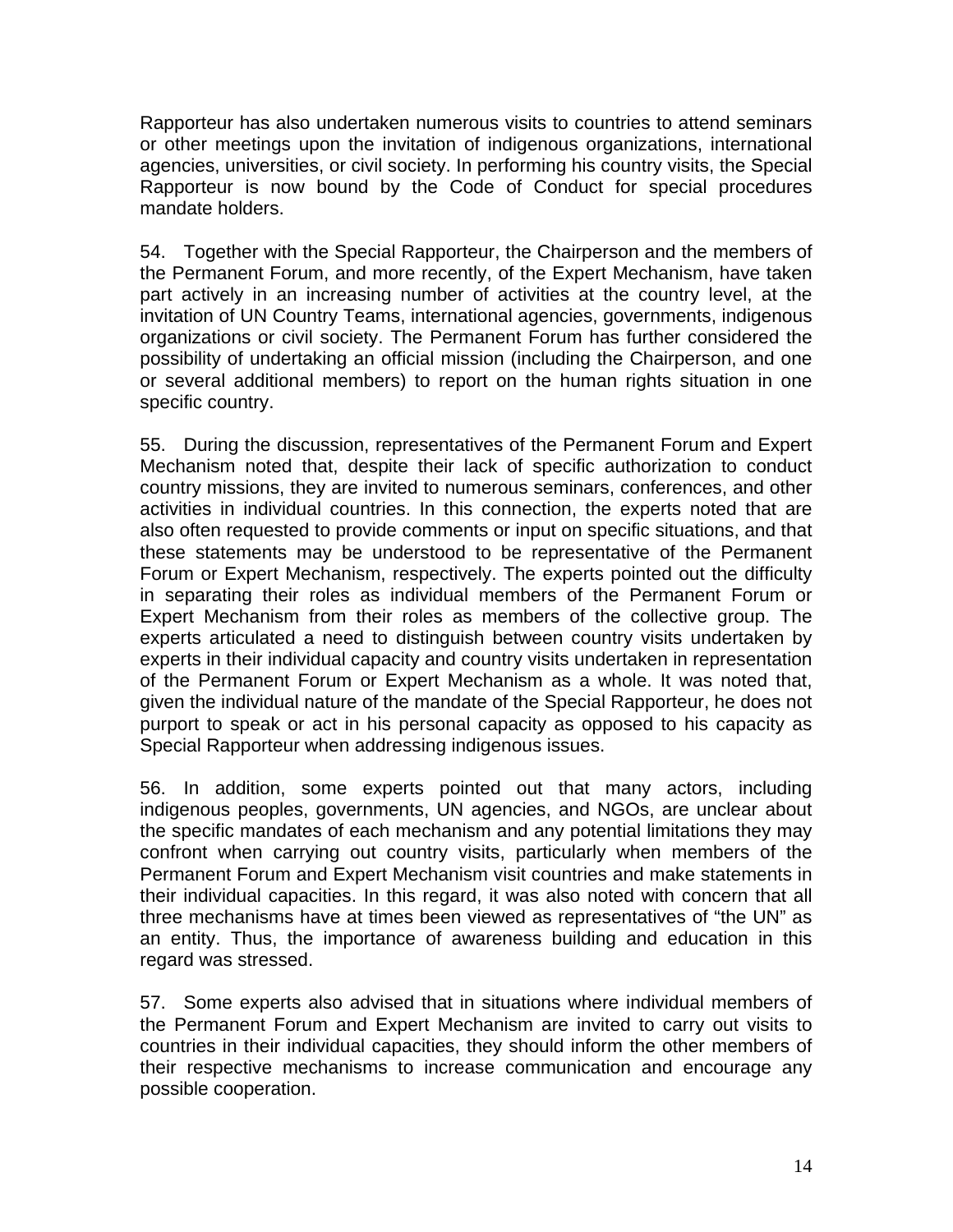## **6. The role of the secretariats and the Interagency Support Group in assisting the UN mechanisms**

58. The coordination of the UN mechanisms relies, to an important extent, on the work of the respective secretariats: the Permanent Forum's Secretariat, which is staffed by the UN Department of Social Affairs (DESA); the OHCHR's Indigenous Peoples and Minority Unit, for the Expert Mechanism; and OHCHR's Special Procedures Division, for the Special Rapporteur.

59. In view of the important role they perform in relation to the functioning and coordination of the UN mechanisms with a specific mandate regarding indigenous peoples' rights, representatives of the secretariats as well as a representative of one of the UN agencies member of the Inter-Agency Support Group (IASG) were invited to contribute to the Expert Seminar.

60. The presentations made by the representatives of the secretariats showed their important work and their basic role in terms of coordination among the mechanisms, information sharing, and communication among the members.

61. The discussion that followed the presentations from the secretariats clearly indicated that there is a will both by the members of the three mechanisms as well as from their respective secretariats to develop a closer cooperation in order not only to avoid duplication of work, but also to reinforce the mandates of the different mechanisms and enhance their work performance.

62. However, experts underlined that secretariat assistance provided by the UN system to the mechanisms greatly differs. While the Permanent Forum enjoys the support of a secretariat composed of 9 staff members working full-time, the Expert Mechanism has no specific secretariat and only one staff member from the Indigenous Peoples and Minorities Unit of the OHCHR who provides it with part time assistance.

63. It was suggested that an annual coordinated work plan should be agreed upon by the three mechanisms. The report on the proposed activities that the IASG sends every three months to the Permanente Forum's secretariat was presented as a good practice of coordination. The experts expressed that a similar reporting procedure could be useful to improve coordination among the mechanisms.

64. In the context of this discussion, the experts also stressed that coordination activities should be considered not only in the work at the international level but also in relation to regional and national activities.

65. Article 41 of the Declaration calls upon the "organs and specialized agencies of the United Nations system and other inter-governmental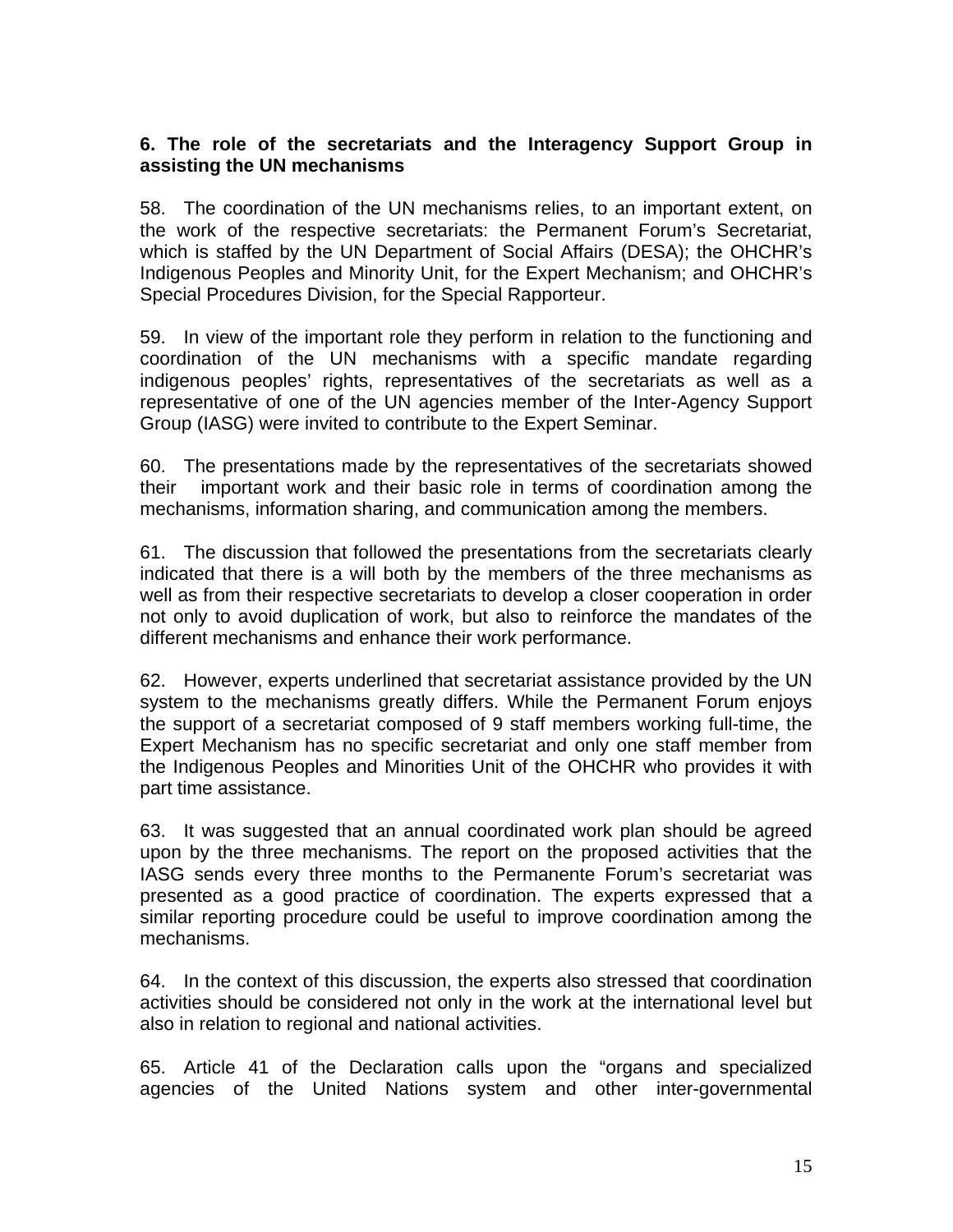organizations [to] contribute to the full realization of the provisions of [the] Declaration through the mobilization, inter alia, of financial cooperation and technical assistance." Since 2002, the work of UN agencies and other regional organizations is coordinated by the Inter-Agency Support Group on Indigenous Issues.

66. In her presentation, the representative of the ILO explained that the IASG serves as a clearing house for discussion and coordination among the various agencies, in particular around the Permanent Forum's sessions. However, she noted that the IASG's mandate is not, in principle, restricted to the Permanent Forum's activities, and should also play an important role in supporting the activities of the other two mechanisms.

67. The ILO representative mentioned that the ILO's role in assisting with the official visit carried out by the Special Rapporteur to Nepal and with the upcoming visit of a delegation of the UN Permanent Forum to Bolivia and Paraguay are good examples of the collaboration that the ILO has established with the UN mechanisms.

## **7. Indigenous peoples' access to and effective participation in the work of the mechanisms and other UN, international or regional fora**

68. The effectiveness of the Special Rapporteur, the Permanent Forum, and the Expert Mechanism is inextricably linked to effective indigenous peoples' participation. Indigenous peoples have successfully demanded to have their voices heard in international fora. Their enhanced participation in these fora is now a corollary of indigenous peoples' right to participate in any decision making affecting them, as affirmed in the Declaration.

69. The mandates of the different mechanisms on the rights of indigenous peoples acknowledge the importance of the participation of indigenous peoples.<sup>[8](#page-15-0)</sup> These mechanisms have developed a number of channels of interaction within their annual sessions (in the cases of the Permanent Forum and the Expert Mechanism) or in relation to their specific activities, like country visits or communications (in the case of the Special Rapporteur). Indigenous peoples' organizations are also actively engaged in other international human rights processes, including Human Rights Council's and treaty bodies' sessions, and the Working Group on the Universal Periodic Review (UPR).

70. The experience of the Working Group on Indigenous Populations left an important precedent regarding the participation of indigenous peoples' representatives within the UN system. For many decades, indigenous peoples attending the sessions of the WGIP presented their views and grievances, and submitted specific allegations of human rights violations in their own countries. With the establishment of the Permanent Forum, a similar methodology of open

<span id="page-15-0"></span> 8 (Human Rights Council res. 6/12, paragraph 1[f]).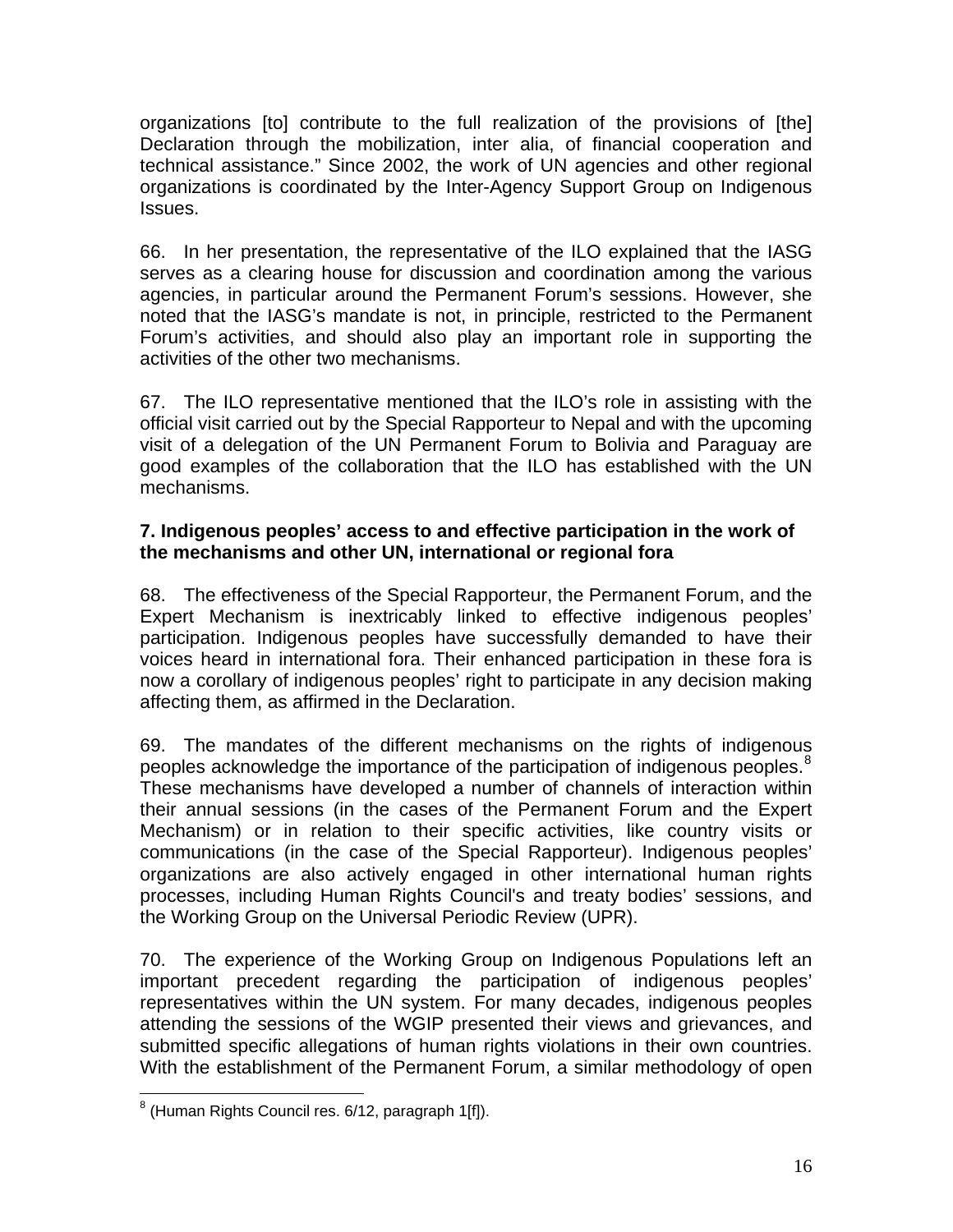participation was adopted in its two-week annual sessions, where indigenous representatives take the floor and contribute to the Forum's discussions, or present information on the situation of indigenous peoples in their respective countries. In this regard, participating experts underlined the need for continuous support to indigenous peoples' participation in the sessions of both the Expert Mechanism and the Permanent Forum, as well as during the presentation of the relevant reports to the Human Rights Council.

71. One expert noted that, in reflecting upon issues of indigenous peoples' participation in UN mechanisms, it was important to bear in mind the important expectations that indigenous individuals and communities put on these mechanisms. Those expectations do not always align with the mandates of the UN mechanisms, which poses an important challenge to indigenous peoples.

72. Experts pointed out the need of capacity building and other initiatives which would allow indigenous peoples' institutions and organizations to better engage in the work of the mechanisms so to achieve the best results in terms of protecting and promoting indigenous peoples' rights. Enhancing the quality of indigenous peoples' participation is an important issue so that the mechanisms can be fully effective within the scope of their mandates.

73. Experts also discussed the importance of engagement with the mechanisms at the country level, taking onto account institutions such as national human rights institutions.

74. In order to facilitate involvement and participation, it was suggested that, within the framework of the Human Rights Council, secretariats should attemp to coordinate each other so that the reports and activities of the Special Rapporteur, the OHCHR and the Expert Mechanism are considered at the same time and session of the HRC.

## **III. CONCLUSIONS & RECOMMENDATIONS**

## **A. The UN Declaration on the Rights of Indigenous Peoples**

75. The UN Declaration on the Rights of Indigenous Peoples provides the framework for action towards the full protection and implementation of indigenous peoples rights.

76. The UN Declaration on the Rights of Indigenous Peoples is the principal normative framework for the three UN mechanisms with specific mandate regarding indigenous peoples' rights, and it should also constitute an important frame of reference for the UN treaty bodies and other relevant international and regional human rights mechanisms.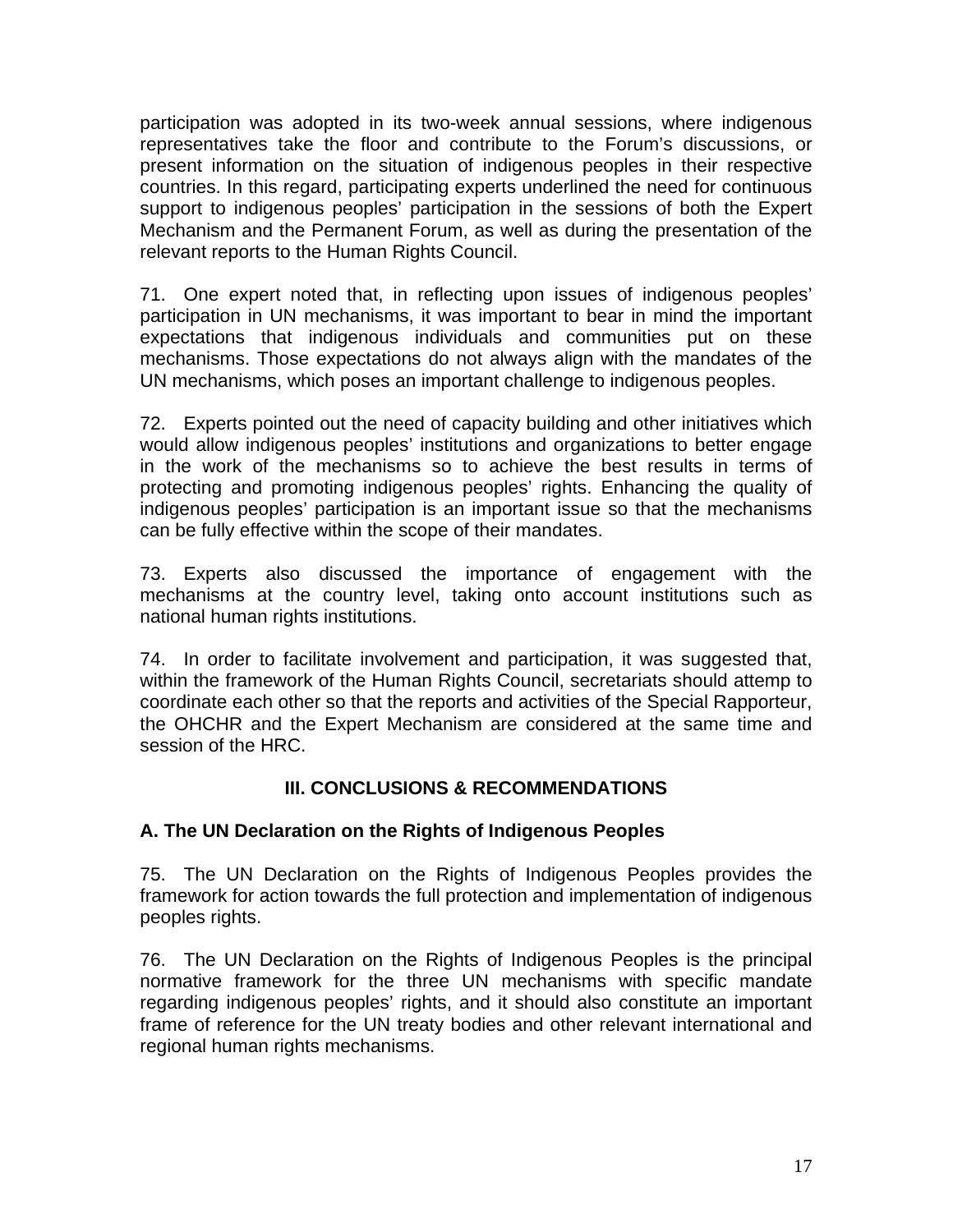77. Article 42 of the UN Declaration on the Rights of Indigenous Peoples requires the three mechanisms to apply the Declaration universally, irrespective of the positions individual states on the Declaration.

# **B. General Coordination**

78. The three mechanisms should take advantage of their participation at the annual sessions of the Permanent Forum and Expert Mechanism to meet and coordinate their work agendas. In any case, the three mechanisms should consider holding an annual meeting to coordinate their work.

79. The chairperson, or if not possible a designated member, of the Permanent Forum and of Expert Mechanism, and the Special Rapporteur should always participate in the annual sessions of the Permanent Forum and the Expert Mechanism.

80. The three mechanisms should consult with the Inter-Agency Support Group to develop methods for strengthening coordination and cooperation with UN agencies.

# **C. Division of Labour among mechanisms**

81. Taking into account the specific terms of their respective mandate, each of the three mechanisms should avoid engaging in work that is the special focus of the mandates of the other mechanisms or that would more adequately be addressed by other bodies and agencies of the UN system, including the treaty bodies.

82. In the aftermath of the adoption of the UN Declaration, the Permanent Forum should review its working methods in order to promote cooperation with the other two mechanisms and enhance its responsibilities under Article 42 of the Declaration. A greater role could be given to the Forums' interaction with the UN agencies, including in public meetings, particularly those that carry out activities at the country level regarding the rights of indigenous peoples.

83. The Permanent Forum's and Expert Mechanism's sessions should strive to focus the participation of governments, indigenous representatives, and other stakeholders, on the specific issues and functions falling within their respective mandates.

## **D. Thematic Research**

84. The Expert Mechanism has a specific mandate to carry out thematic research. The Special Rapporteur has adopted the view that his role in thematic research will be secondary, contributing to the thematic research of the other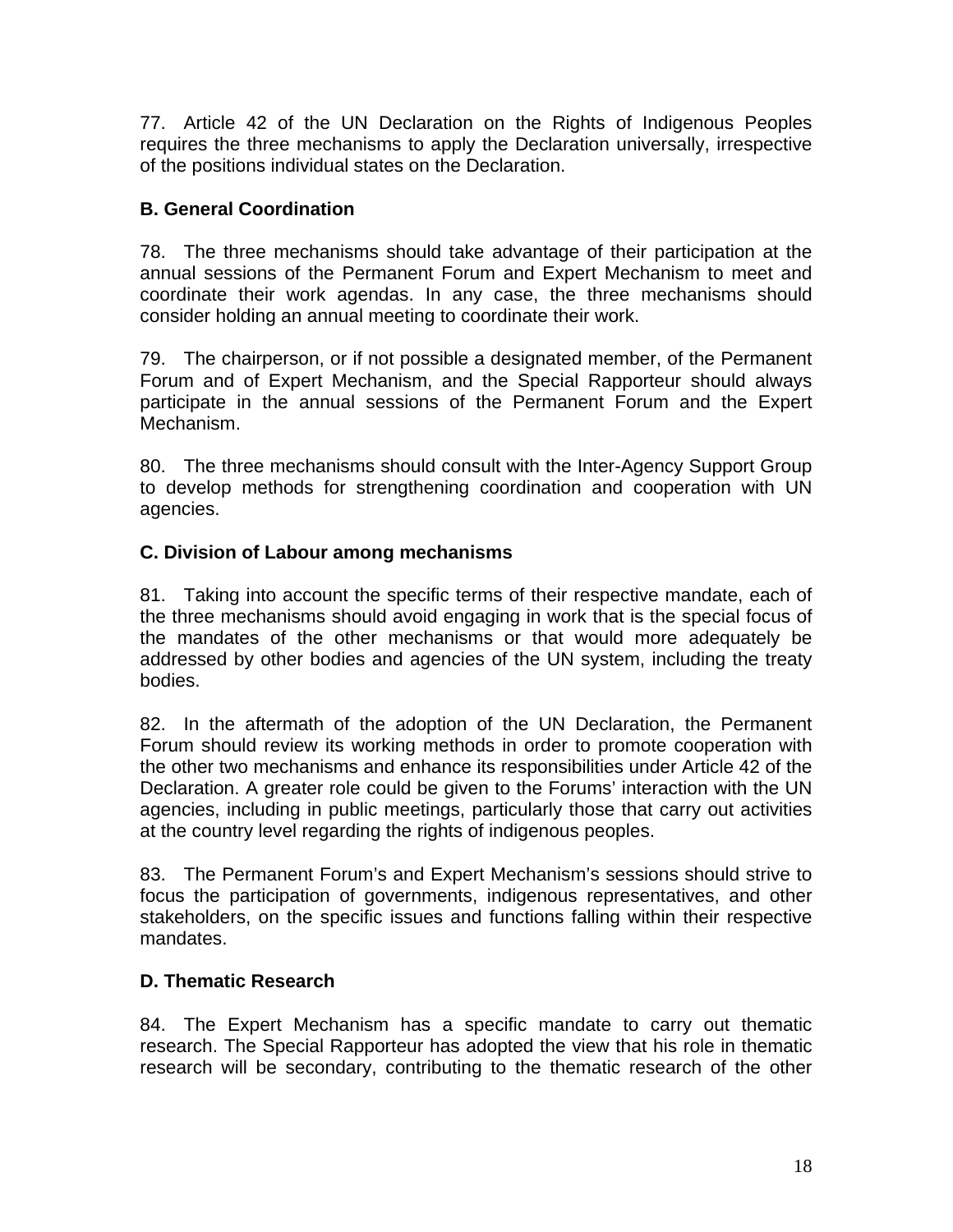mechanism on the basis of his experience engaging with governments on country situations.

85. The Permanent Forum should reflect on its role in carry out thematic research, and avoid duplication of the work of the Expert Mechanism to prevent "thematic fatigue."

86. The Expert Mechanism and Permanent Forum should seek to collaborate closely on research projects of shared interest. The participation of indigenous experts should always be promoted.

## **E. Specific Situations of Human Rights violations**

87. This is a priority area of work for Special Rapporteur.

88. The Permanent Forum and the Expert Mechanism should develop measures to channel the specific allegations of human rights violations presented by indigenous peoples during their annual sessions, including to the Special Rapporteur and other relevant mechanisms mandated to address such allegations.

89. The Special Rapporteur should develop methodologies for receiving allegations of human rights violations and, as required, of direct dialogue between the governments and indigenous peoples, during his participation at the annual sessions of the Permanent Forum and the Expert Mechanism.

#### **F. Country visits**

90. Country visits to assess the human rights conditions of indigenous peoples is one of the principal work methods of the Special Rapporteur pursuant to his mandate.

91. The Permanent Forum on Indigenous Issues has an important role to develop in relation to the work of the UN agencies and programmes at the country level, enhancing knowledge of indigenous issues among the different agencies.

92. The Permanent Forum should develop internal guidelines to orient the activities and scope of work carried out by their individual members during country visits.

93. The Permanent Forum's secretariat could seek methods to enhance the cooperation and information among the Forum's individual members in order to strengthen their roles and the effectiveness of their activities as members between sessions. The Forum's members should be actively involved in intersessional activities, including those carried out by the secretariat.